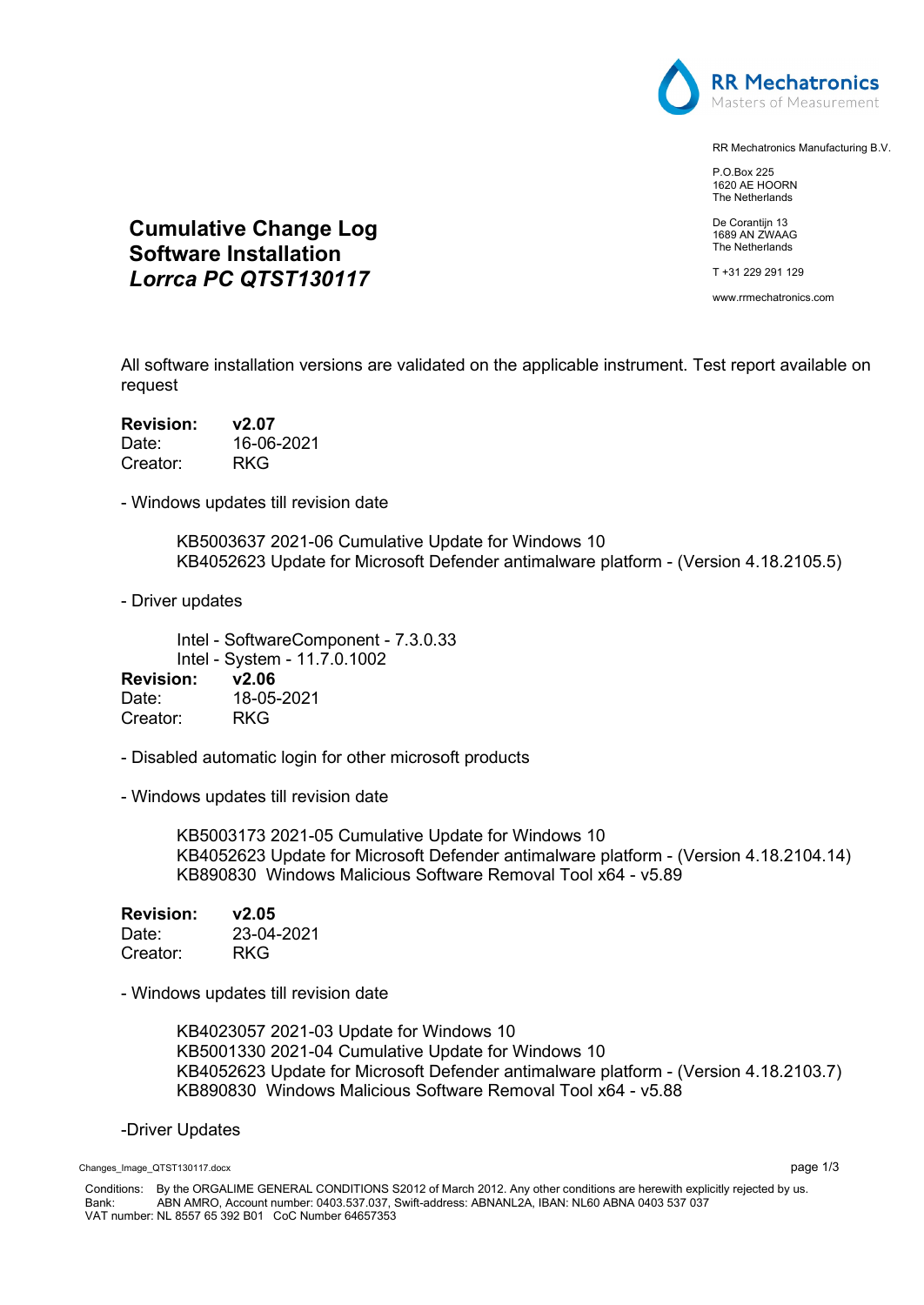

HP Inc. SoftwareComponent - 4.2.466.0 HP Inc. SoftwareComponent - 1.31.2309.0 Intel Corporation - Display - 27.20.100.8853

LoRRca Software V6.03

## **Revision: v2.04**

| Date:    | 12-03-2021 |
|----------|------------|
| Creator: | <b>RKG</b> |

- Feature update to Windows 10, version 20H2

- Windows updates till revision date

KB4023057 2021-02 Update for Windows 10 KB4589211 2021-01 Update for Windows 10 KB4577586 Update for Removal Adobe Flash Player for Windows 10 KB4601556 2021-02 Cumulative Update Preview for .NET Framework 3.5 and 4.8 for

# Windows 10

KB5000808 2021-03 Cumulative Update for Windows 10

KB890830 Windows Malicious Software Removal Tool x64 - v5.87

KB2267602 Security Intelligence Update for Microsoft Defender Antivirus (Version 1.333.238.0)

KB2267602 Security Intelligence Update for Microsoft Defender Antivirus (Version 1.333.233.0)

KB4052623 Update for Microsoft Defender Antivirus antimalware platform

### -Driver Updates

Realtek Semiconductor Corp. - MEDIA - 6.0.9098.1 Intel Corporation - Extension - 27.20.100.8853 HP Inc. SoftwareComponent - 1.29.2212.0 Realtek Semiconductor Corp. - Extension - 6.0.9098.1 Intel Corporation - Bluetooth - 22.20.1.1 Intel - net - 22.20.0.6 Realtek - SoftwareComponent - 12.0.6000.234 Realtek Semiconductor Corp. - MEDIA - 6.0.9045.1 Fortemedia - SoftwareComponent - 12.1.6003.5818

# **Revision: v2.03**

| Date:    | 11-02-2021 |
|----------|------------|
| Creator: | <b>RKG</b> |

- Windows updates till revision date

KB4601056 2021-02 Cumulative Update for .NET Framework 3.5 and 4.8 for Windows KB4535680 Security Update for Windows 10 KB4598229 2021-01 Cumulative Update for Windows 10 KB890830 Windows Malicious Software Removal Tool x64 - v5.86

Changes\_Image\_QTST130117.docx page 2/3